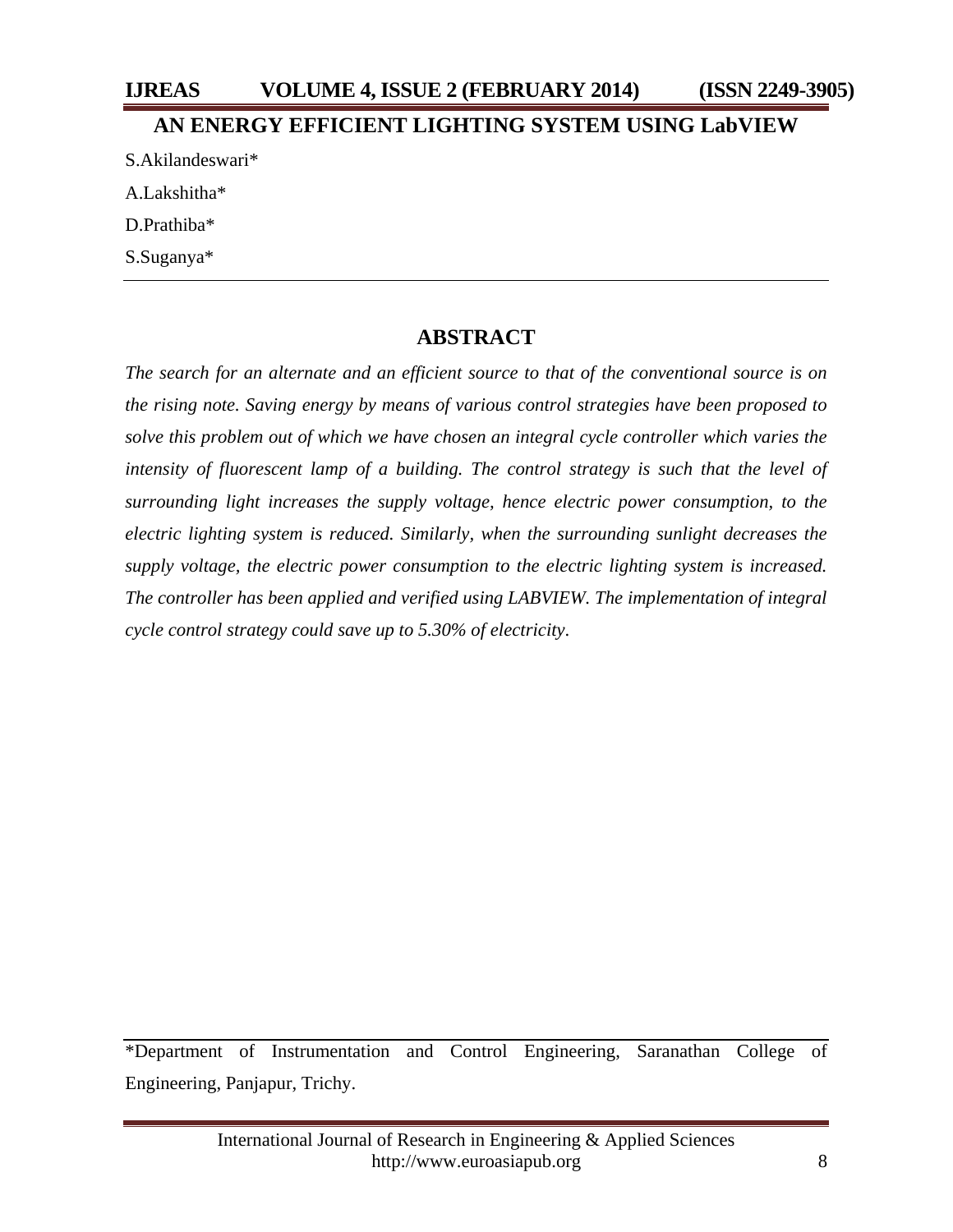Incandescent bulb is used for lighting purpose in earlier days. Nowadays most of the offices using fluorescent bulb instead of incandescent bulb, since it is more energy efficient and it lasts 4 to 6 times longer than incandescent lamp. Using fluorescent bulb saves electrical energy in one perspective. Apart from electrical energy, there is an additional source of energy which reduces the use of electrical energy in another perspective. The additional free energy source consists of surrounding sunlight .when the sunlight intensity is high**,** lighting in the office is partially reduced. When the sunlight intensity is low, main electric supply is fully used.

## **RELATED WORK**:

Based on indoor lighting system many projects have been done to overcome the demand of electricity, based on user's needs. Pan et al developed a project based on intelligent control system using wireless network. Uhm et al developed a project using LED light system using motion sensor and network interface. They control the intensity of light based on the ambience. Matt et al regulated light, using controller area network (CAN) bus for communication. Leccese et al developed a project to control the street lights using remote control, it uses ZigBee communication system. Delaney et al developed a wireless sensor evaluation tool that monitors and analyses the efficiency of light at a considerable cost. Denardin et al developed a wireless monitor and control of street lights that automatically communicates through ZigBee.

Control of light based on the automation is also done by varying the intensity. There are many control strategy in existing system and many different controller are used but it is difficult to control all the parameters .Although light is controlled by sensor excessively by central management system. The advantage of this work is to control the electricity due to demand.

### **COMPONENTS AND FUNCTIONS**:

The lighting system consists of light dependent resistor (LDR), TRIAC, potentiometer, 6 pairs of lamp and DAQ. LDR is a light sensing device. It provides low resistance value when the level of surrounding light is high (i.e. bright environment) and high resistance value when the level of sunlight is low(i.e. dark environment).TRIAC from Triode for Alternating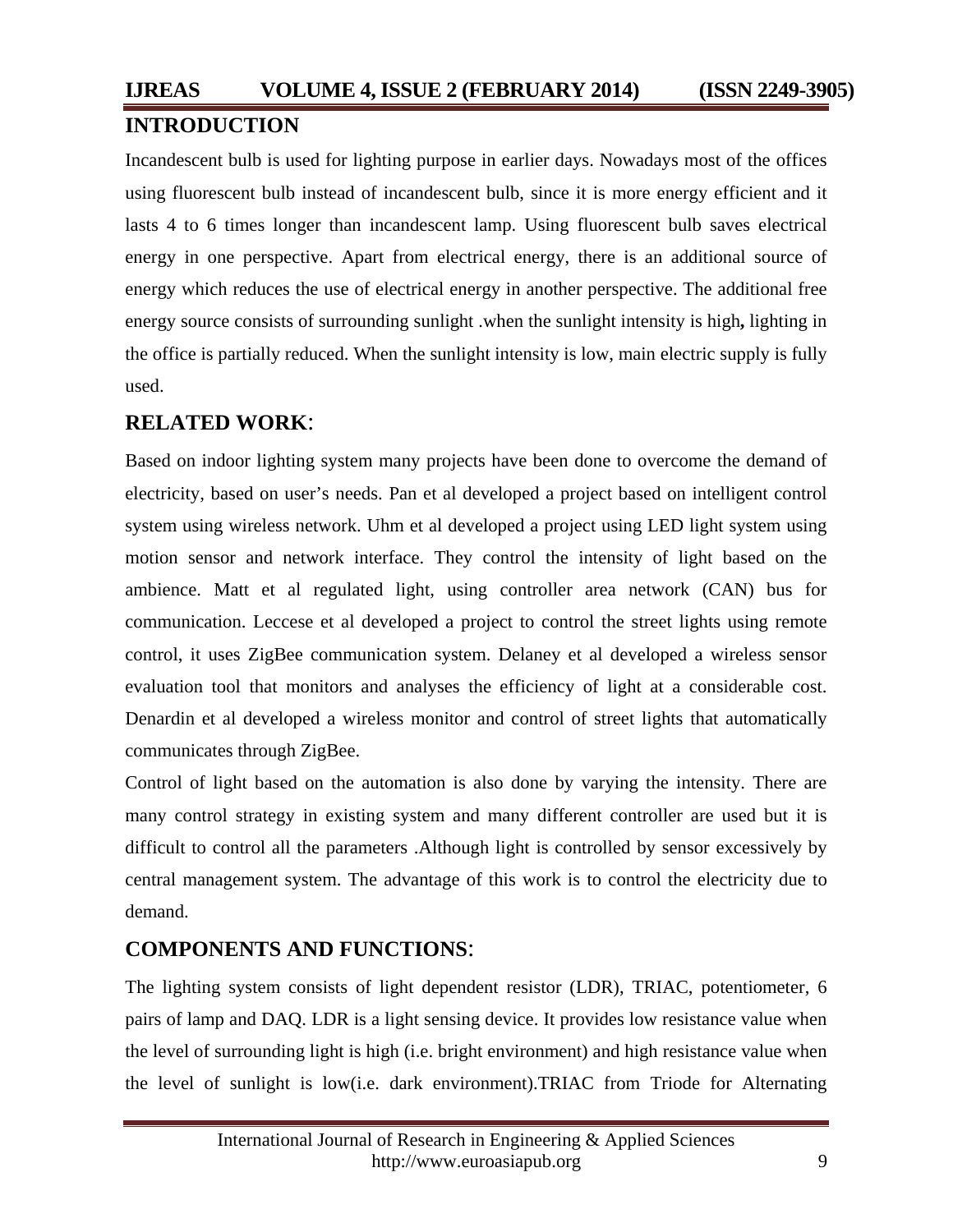# **IJREAS VOLUME 4, ISSUE 2 (FEBRUARY 2014) (ISSN 2249-3905)**

Current, is a generalised trade name for an electronic component that can conduct current in either direction when it is triggered. The output of the triggering circuit is given to the gate terminal which is used to control the intensity of the light according to the LDR resistance. The potentiometer is used to adjust the voltage in the bulb. Brightness and contrast controls draw on the potentiometer function. Data acquisition card (DAQ) is the tool used to interface both the hardware and software in LabVIEW.

## **INTRODUCTION TO LabVIEW**:

LabVIEW is a highly productive development environment for creating custom applications that interact with real world data or signals in fields such as science and engineering. LabVIEW is unique because it makes this wide variety of tools available in single environment. LabVIEW is the ideal development environment for problem solving accelerated productivity and continual innovation. LabVIEW itself is software develop the environment that contains numerous components. Providing comprehensive tools that you need to build any measurement or control application in dramatically less time. Combine the power of LabVIEW software with modular,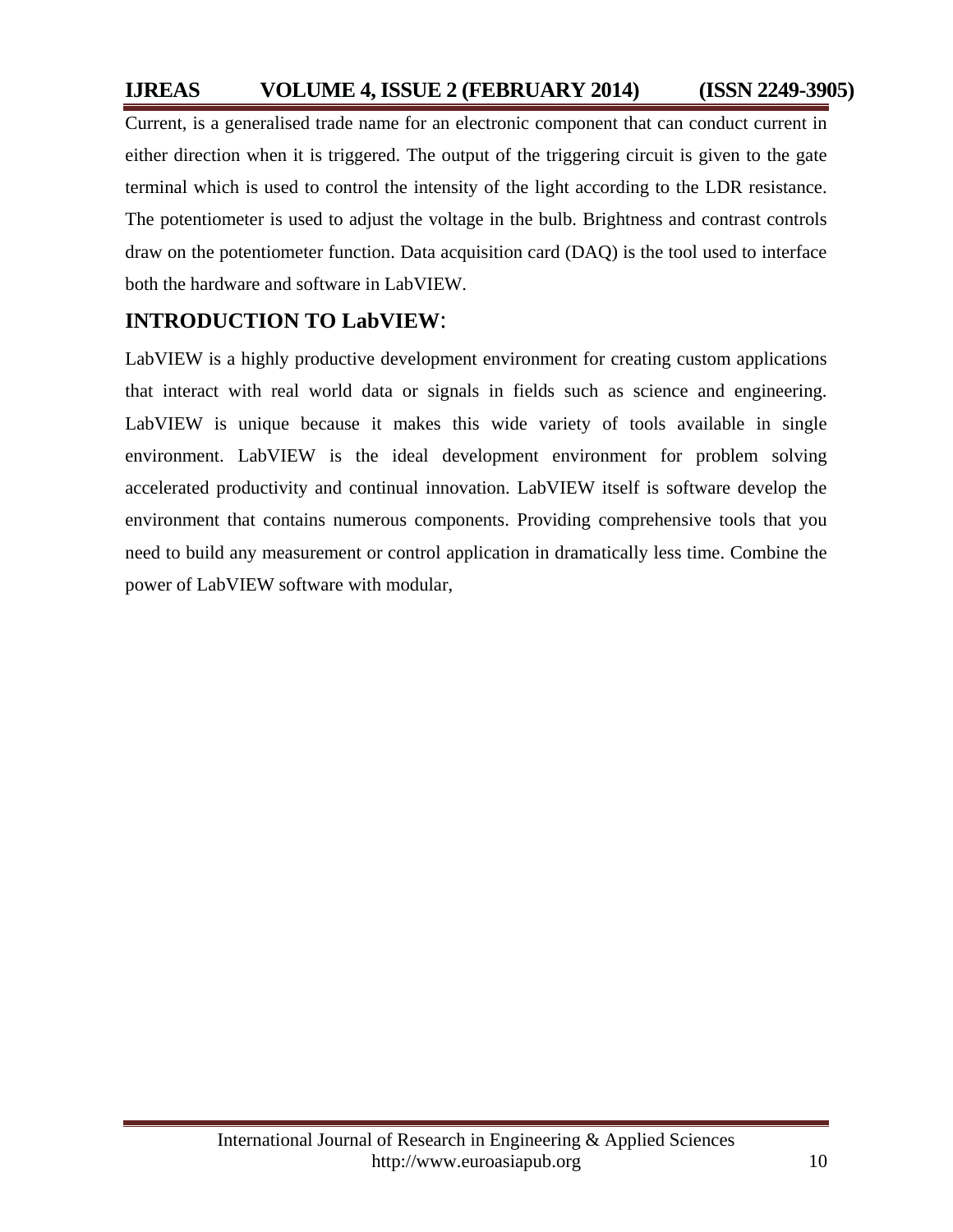

Fig: The block diagram used in LabVIEW

# Analysing intensity of surrounding sunlight using LDR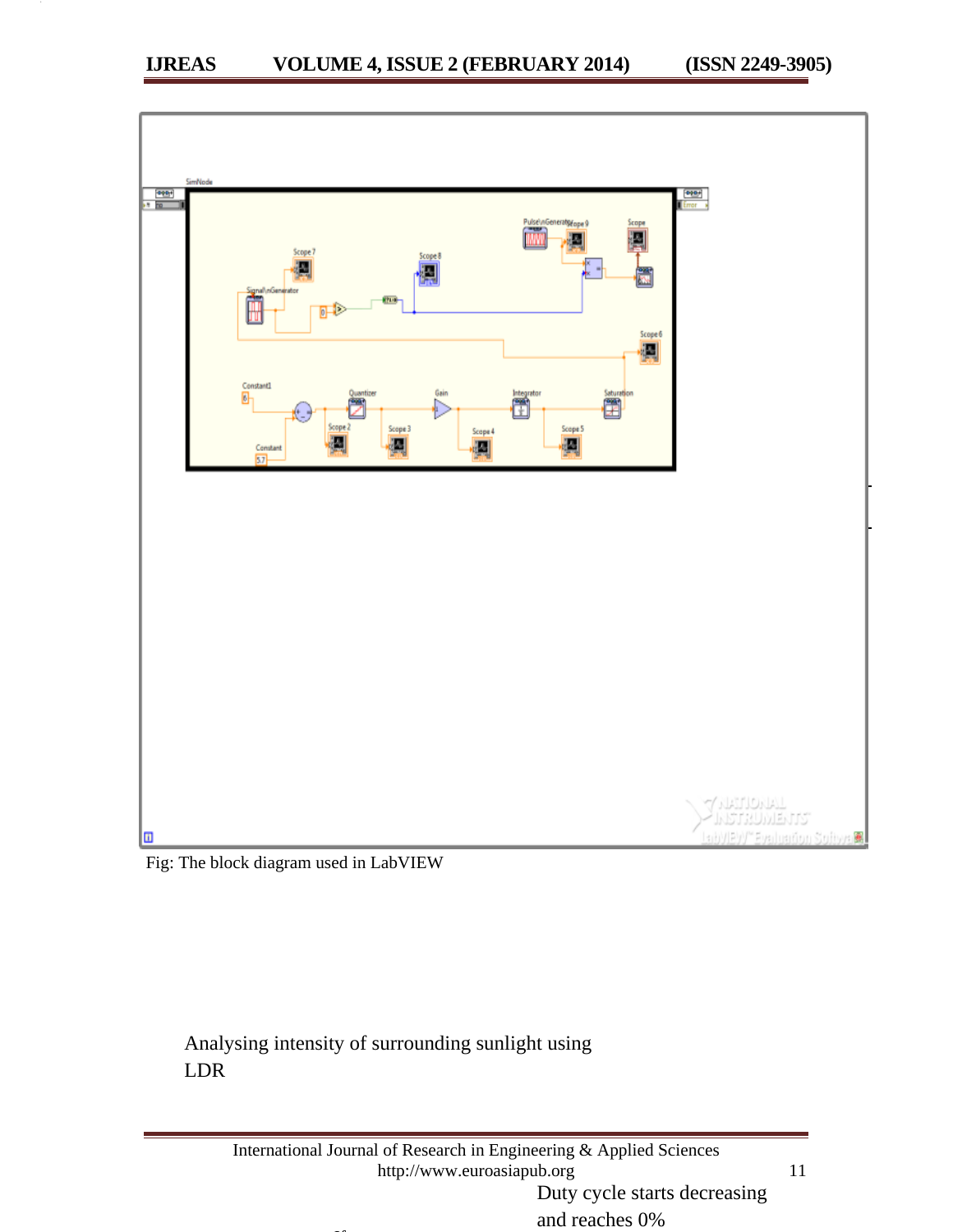False

True

Fig: Flow chart of the process involved.

#### **CONCLUSION**

The ambient sunlight energy present provides considerable amount of lighting to the room/office. This contribution could provide a significant cut off from the total power consumption thereby saving energy. Thus the major objective of this paper is achieved by implementing the integral cycle controller. By this method 5.37% of electric energy saving has been achieved, provided the office lighting was comfortable for the residents. Though a slight flickering was encountered, it has its application in various real time functions.

#### **REFERENCE:**

1. A Digitally Wireless Dimmable Lighting System for Two-Area Fluorescent Lamps by Chun-An Cheng, Hung-Liang Cheng, Kun-Jheng Lin ,Kuna-Lin Chu ,Chun-Hsien Yen.

 2. Intelligent Household LED Lighting System Considering Energy Efficiency and User Satisfaction Jinsung Byun, Insung Hong, Byoungjoo Lee, and Sehyun Park.

3. National Instruments Corporation (2008). Introducing LABVIEW 10 Austin, Texas, USA.

- 4. Radio Spares (RS) Components, Part 232-3816 (March 1997), Light Dependent Resistors.
- 5. Bhimbra P.S, "Power Electronics", 4th edition, Dhanpat Rai and sons, 2000.